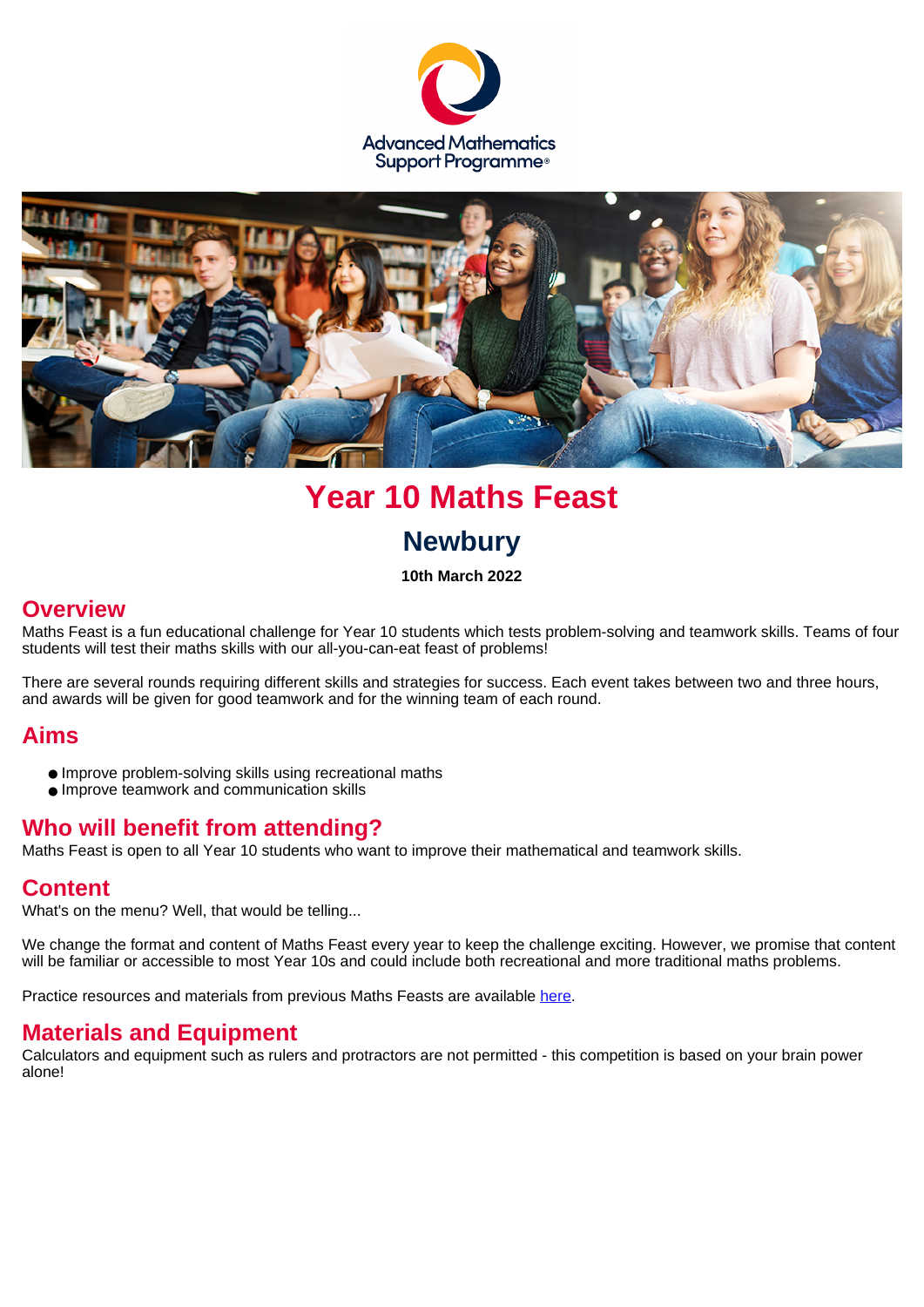## **Other Information**

There are no heats or finals, so participants can take materials back to their schools and use them to enrich learning in the classroom.

**Due to COVID-19, the AMSP is delivering events differently. Many professional development and student support events that are usually face-to-face have been adapted to be delivered online. We are currently planning to run these face-to-face Maths Feast events in the spring term. However, we are monitoring the situation and if guidelines change, the event may need to be cancelled. Please do apply for the Maths Feast, we will give you as much notice as possible in the event of a cancellation and let you know of any online alternatives that are arranged.**

**If your school is unable to attend a face-to-face or live online Maths Feast this year, please check out our [DIY Maths](https://amsp.org.uk/resource/diy-maths-feast) [Feast](https://amsp.org.uk/resource/diy-maths-feast)**

# **Frequently Asked Questions**

#### **Can we bring a Year 9 or Year 11 student?**

This event is for Year 10 students. If this causes an issue, please contact mathsfeast@amsp.org.uk.

#### **How many teams can we bring?**

You can apply to bring two teams per school; each team MUST be accompanied by a responsible adult who will mark for another team. For second teams, this adult may be a sixth former.

#### **How long does the event last?**

2-3 hours.

#### **What kind of refreshments/lunch will be provided?**

Light refreshment will be provided in a break. Lunch is not provided.

#### **When will I receive further information?**

Approximately 2 weeks beforehand, your organiser will send you details of travel and local arrangements.

#### **Will I be able to bring an extra colleague?**

It depends on the venue; if they only have space for the teams and their supervisors, your colleague may need to wait elsewhere.

#### **One of my students has a disability and will require additional assistance.**

Please add this info on the application form and confirm any local arrangements with your organiser when they contact you about 2 weeks beforehand.

#### **How will I know the answers?**

We will provide a mark scheme.

#### **Can I bring extra students?**

The team consists of 4 students, please bring exactly 4 students per team.

#### **How does the Priority Area subsidy work?**

Schools in [AMSP Priority Areas]("https://amsp.org.uk/about/priority-areas") are eligible to receive a travel bursary of £50, this is subject to the schools attendance at the event. Further details will be supplied to eligible schools upon application.

#### **My school cannot attend a Maths Feast event this year, what can I do?**

If your school is unable to attend a face-to-face or live online Maths Feast this year, please check out our [DIY Maths Feast]("https://amsp.org.uk/resource/diy-maths-feast")

### **Eligibility**

Year 10 students only, organised into groups of four. Each team must be accompanied by a teacher or teaching assistant. Schools entering multiple teams must bring one responsible adult per team; however, in the case of the additional teams, this could be sixth former.

Due to our funding arrangements with the DfE, priority will be given to applications from state-funded schools in England. Applications will open to Independent schools in January 2022.

Please note: the Priority Area subsidy only applies if the event is held as a face to face event and not online.